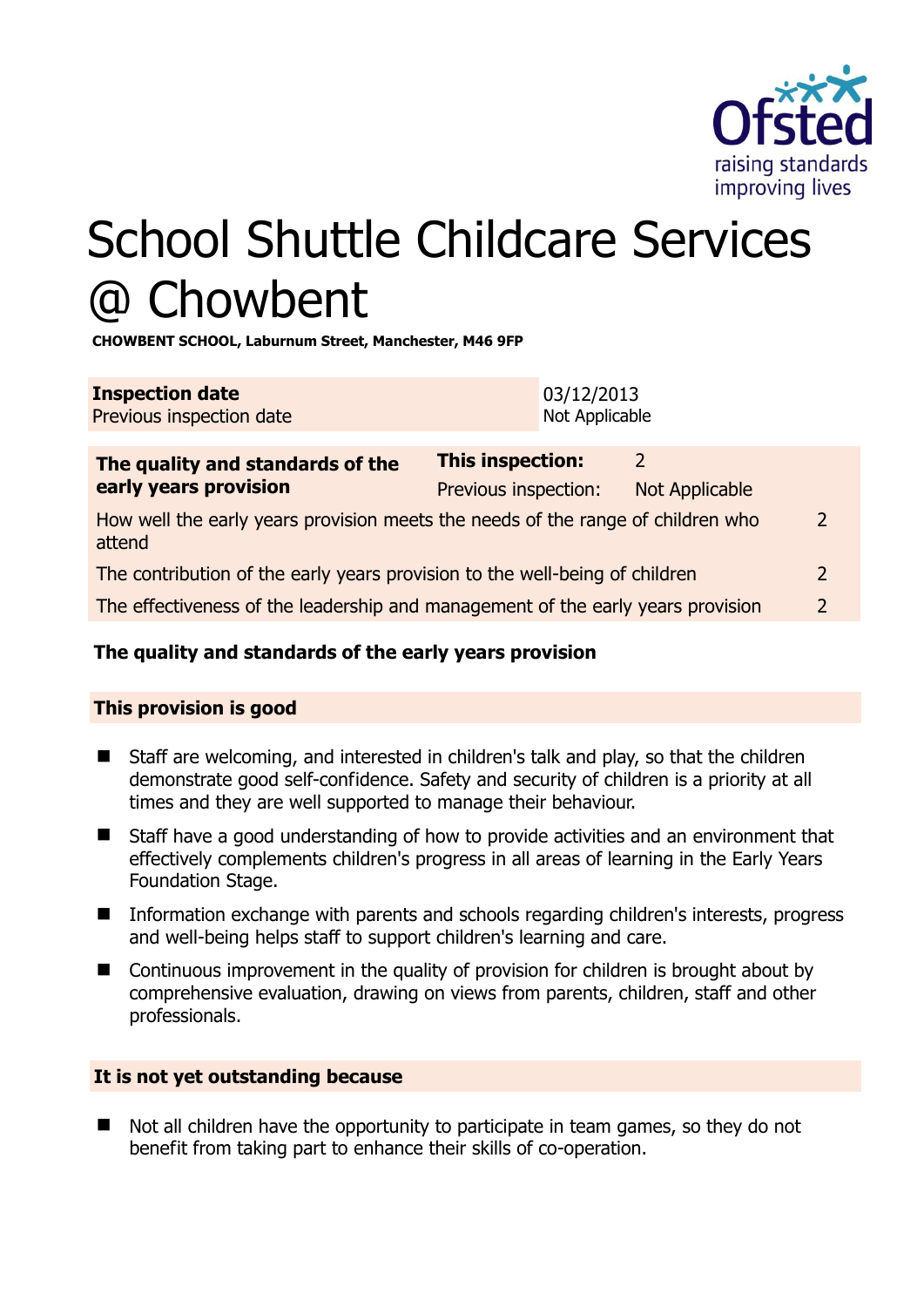# **Information about this inspection**

Inspections of registered early years provision are:

- $\bullet$  scheduled at least once in every inspection cycle the current cycle ends on 31 July 2016
- scheduled more frequently where Ofsted identifies a need to do so, for example where provision was previously judged inadequate
- **•** brought forward in the inspection cycle where Ofsted has received information that suggests the provision may not be meeting the legal requirements of the Early Years Foundation Stage or where assessment of the provision identifies a need for early inspection
- **•** prioritised where we have received information that the provision is not meeting the requirements of the Early Years Foundation Stage and which suggests children may not be safe
- scheduled at the completion of an investigation into failure to comply with the requirements of the Early Years Foundation Stage.

The provision is also registered on the voluntary and compulsory parts of the Childcare Register. This report includes a judgment about compliance with the requirements of that register.

#### **Inspection activities**

- **I** inspection. Documents relating to assessment and planning for children's learning, A range of information was reviewed by the inspector in order to prepare for the as well as their welfare, were examined on the day of the inspection.
- $\blacksquare$ The inspector observed activities in the classrooms and school hall, and viewed toys, resources and equipment.
- $\blacksquare$ Meetings were held with the manager of the provision, and the inspector also spoke to members of staff when appropriate.
- A joint observation was carried out by the inspector and the manager.
- The inspector also took account of the views of parents and children spoken to on the day.

**Inspector**  Jennifer Kennaugh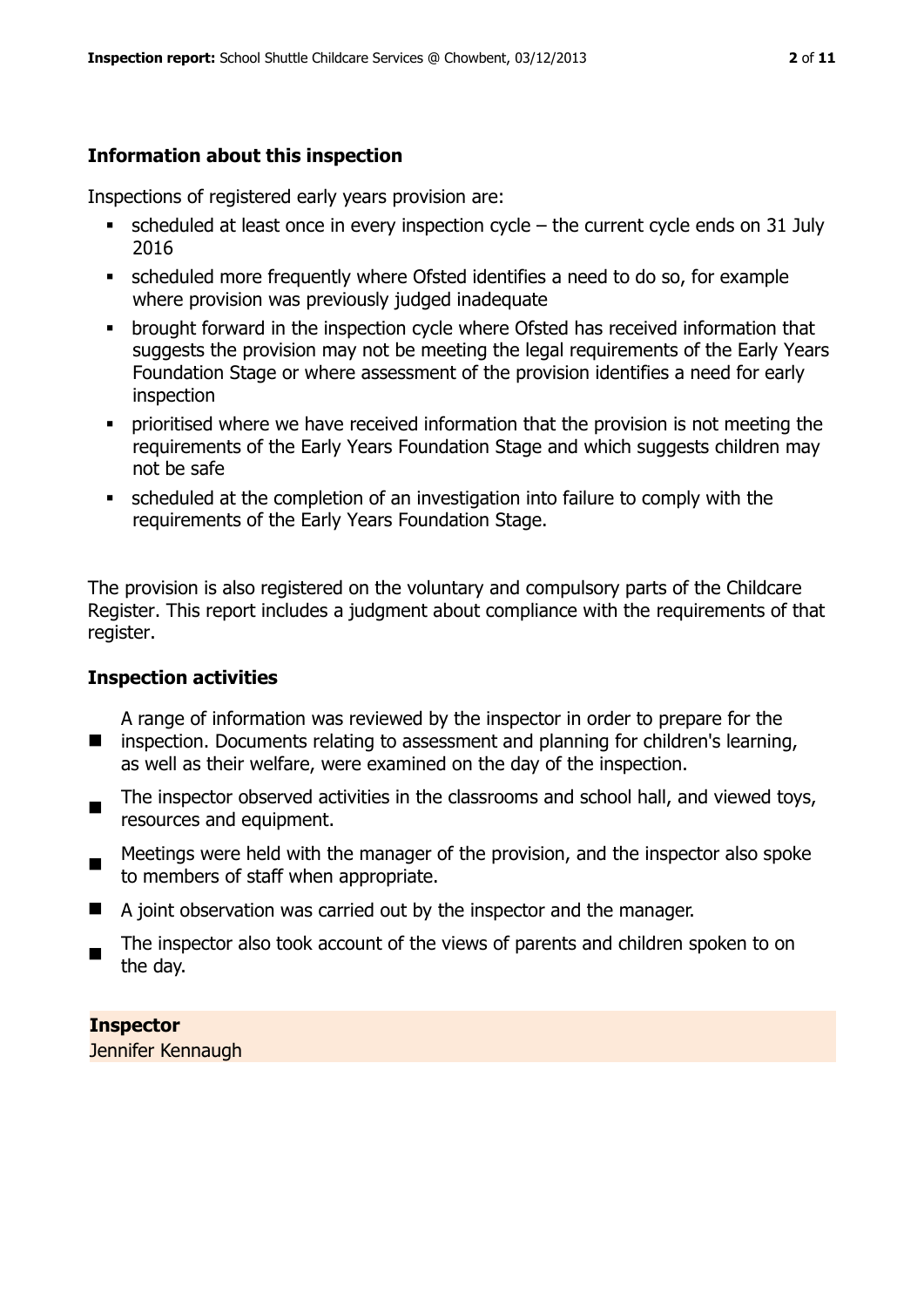# **Full report**

#### **Information about the setting**

School Shuttle Childcare Services Ltd @ Chowbent was re-registered in August 2013 as part of a limited company. It is registered on the Early Years Register and the compulsory and voluntary parts of the Childcare Register. The setting has the use of five rooms and the school hall at Chowbent Primary School, Atherton, Bolton.

Opening times are from 7.30am to 9am and 2.30pm to 6pm each week day in term time, and from 8am to 6pm in most school holidays. It is closed for bank holidays and the Christmas school holidays. There are seven members of childcare staff of whom four are qualified to level 3 in childcare, and three are working towards a relevant qualification. The setting takes and collects children to and from several local schools by minibus and on foot. There are currently 84 children on roll, of whom seven are in the early years age range, attending for a variety of sessions.

Support and advice is provided by the local authority early years quality team.

#### **What the setting needs to do to improve further**

#### **To further improve the quality of the early years provision the provider should:**

■ enhance the organisation of team games, such as sports and technology games, so all children who want to participate are able to, in order to further promote children's co-operative skills.

#### **Inspection judgements**

# **How well the early years provision meets the needs of the range of children who attend**

Children's progress is tracked using detailed records based on age expected norms for development. This enables staff to record observed progress in all areas of learning and plan activities that enable children to make further progress in their learning. Children joining the setting have their starting points identified as they settle in, in order to plan for their learning, and information from parents is also used for this. Key persons prepare comprehensive records of children's interests using their observations and discussions with children, in order to provide activities that motivate children to participate and learn. With information from schools and parents, plans are made for activities and interventions to support individual children. For example, for staff to work with individuals when they play with preferred toys in small groups, to help them learn to share. Regular meetings are held between the manager and schools to exchange information about individual children's progress so that the setting can support children's next steps in learning. As a result, the setting provides activities that complement children's learning at school, including ones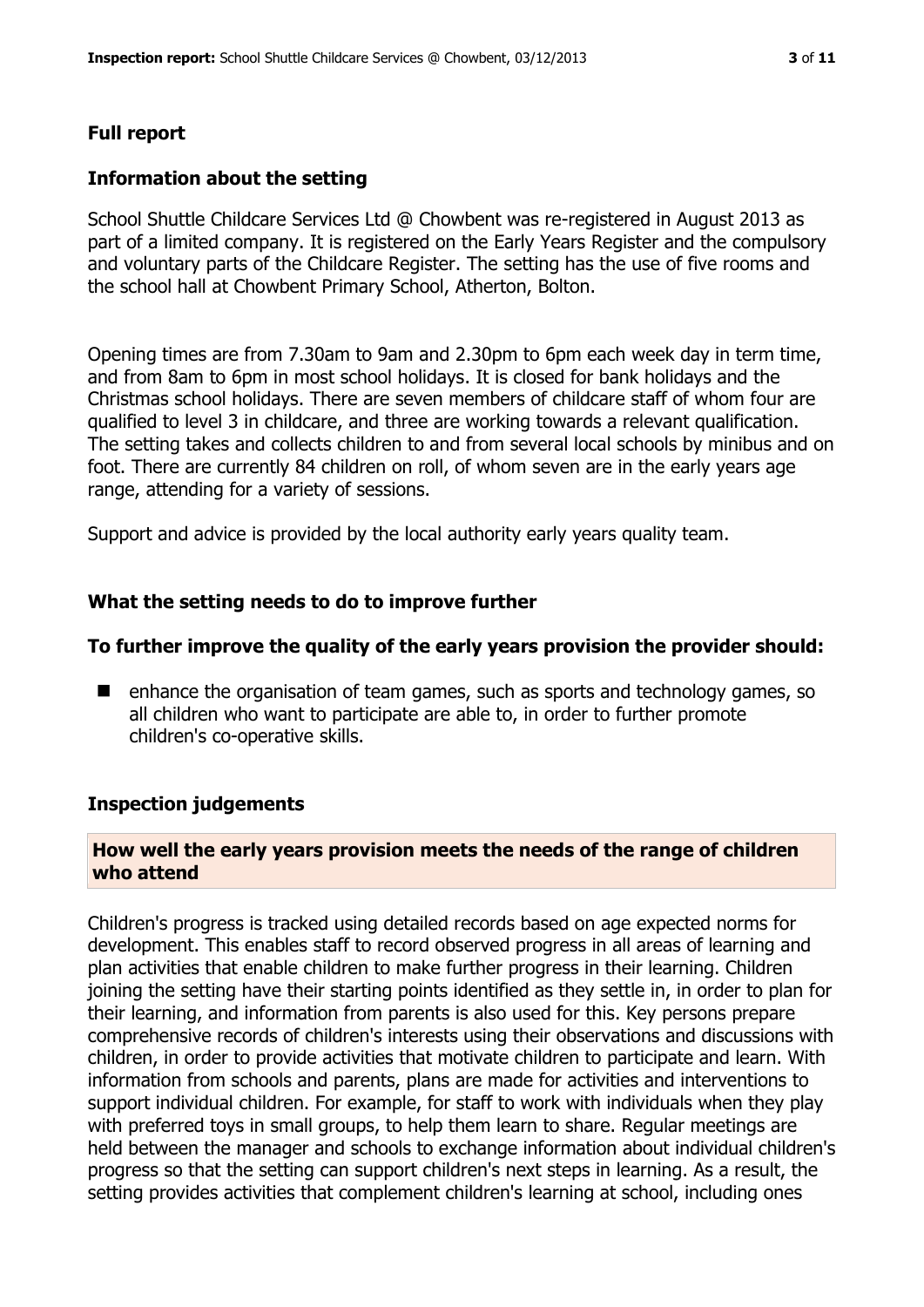which support children developing characteristics of effective learning. For example, children persist for the entire duration of their time in the session to make complex designs from beads on grids. This demonstrates how their interest can be used to help them develop their concentration levels, which can be transferred to their work in school.

Staff discuss how to make displays with children, such as about Christmas, and show them that their ideas are valued. This enhances children's self-esteem and also extends their ability to sustain communication with others. Staff support children to share toys, such as small cars and trains, by providing solutions to disagreements, therefore modelling how to problem-solve and negotiate to resolve potential conflict. They talk to children about their colouring and drawing, to enhance children's ability to describe what they are doing in full sentences. This supports children's literacy skills as they become more able to then write in full sentences, as a result of this type of speech being reinforced. Children have opportunities to use games consoles and also to play team games in the school hall. However, the organisation and selection of games offered during the session do not enable all children to participate. There is scope to improve the organisation of these activities so children's team work and co-operation skills are maximised. Staff organise activities to explore national events and also festivals, in order to complement children's learning about diversity. For example, they use food-tasting, art and dressing up to help children learn about Eid Mubarak, and Diwali. Books to meet the needs of a range of ages and interests are always accessible to children, which complements their experiences in literacy at school.

# **The contribution of the early years provision to the well-being of children**

Staff welcome children warmly to the setting on arrival and greet them individually. As a result, children are confident because they feel valued and welcome. They proudly show staff their artwork from drawing, colouring or making bead pictures, demonstrating a strong sense of belonging and good emotional well-being. Displays of children's artwork are kept to develop children's feelings of ownership of the setting. Staff are skilled at recognising when children are unsettled and provide quiet time to talk one-to-one in order to ascertain if the child is upset or tired. This further supports children's emotional wellbeing. Staff provide clear boundaries for children's behaviour, in line with company policy, and parents are made aware of the behaviour management policy before children join the setting. This supports continuity of approach in helping children to learn appropriate social skills and behaviours. Relationships between children are good and across a range of ages, showing a positive sense of community in the setting. Staff demonstrate a good understanding of appropriate strategies to ensure that children are supported to manage their feelings and behaviour, such as re-direction, distraction and if necessary, 'time-out'. Consequently, children are observed to be well-behaved, overall, and to have regard for the safety of others and themselves. The setting makes good use of reward charts to help all children monitor their progress in managing their feelings and behaviour, and help them to enhance this when needed.

The premises are well-maintained and clean to help prevent accidents and the spread of germs. Children are supported to maintain good personal hygiene by being reminded to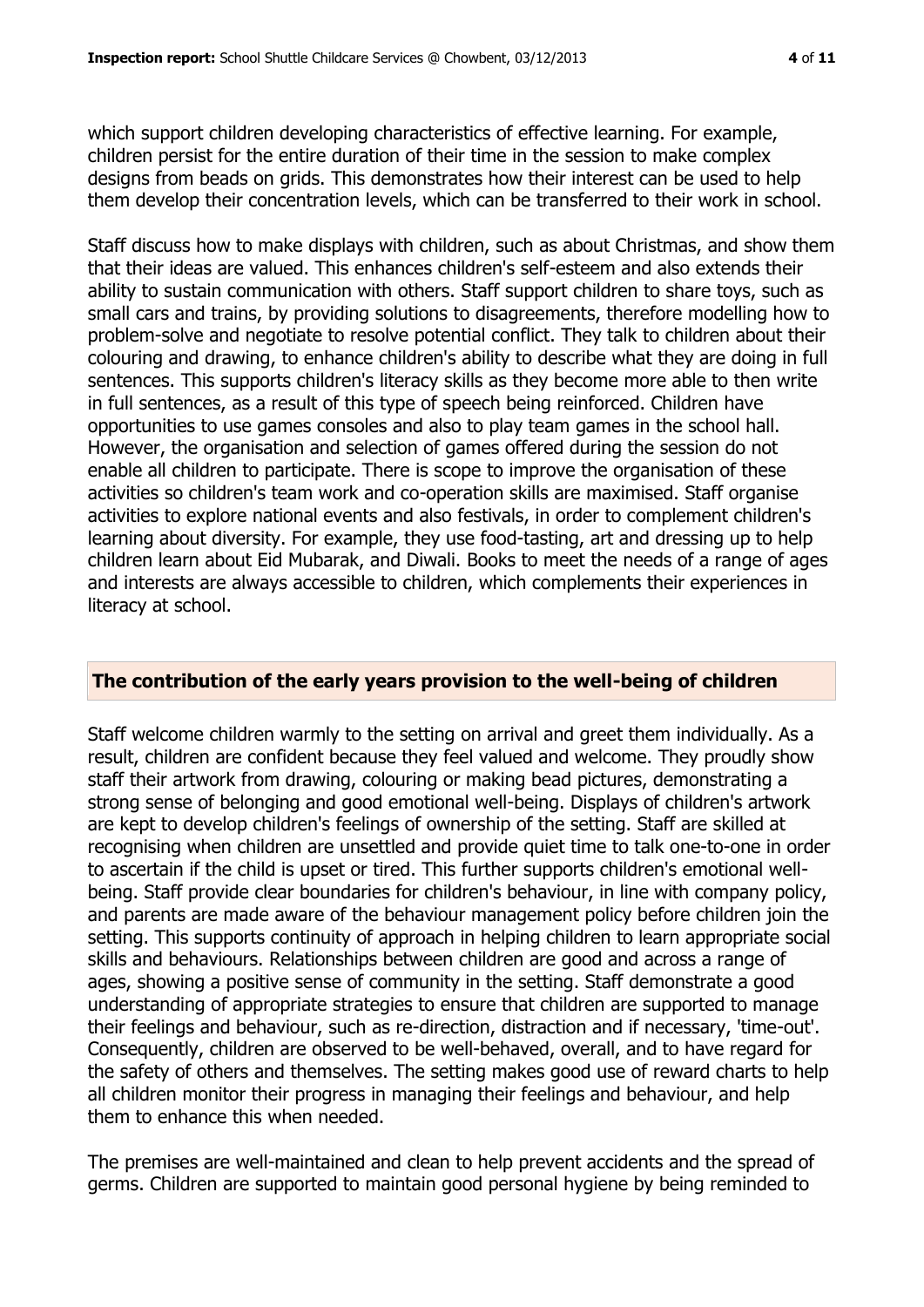wash their hands before snack times. Diluted juice, water and fresh fruit are accessible to children during all sessions including breakfast. As a result, children can learn to meet their own needs for snacks and drinks. A substantial snack, such as a variety of sandwiches and fruit is provided after school that takes into account all of children's dietary needs and preferences, and enables them to learn about making healthy choices. Children have good opportunities to develop independence at snack time by collecting their own snack and clearing away their plate afterwards. Children also help to set out toys and resources again after snack time, which provide further opportunities for learning to be responsible. Each child in the setting is allocated a key person, to provide continuity of support for children's emotional well-being. In order to support exchange of information between the setting, the child's school and their parents, daily diaries are used for children in the early years age range. Staff are careful to draw parents' attention at handover times to any accident reports from schools that children bring with them after school, to keep them fully informed in order to protect children's good health. Outdoor play is available daily and staff deploy themselves evenly across the playground to ensure that children are well-supervised in their play, and safe. There are checks made to the outdoor areas before children use them to support their safety, and gates leading from the premises are locked to prevent unauthorised access to children playing outside. The fixed play equipment in the outdoor area provides good opportunities for children to take reasonable risk in their play by offering age appropriate challenge that challenges their whole-body co-ordination. This means that children can enjoy exercise as part of learning about a balanced lifestyle whilst extending their physical development. Outings to local parks are regularly provided in the holidays, so that children have additional opportunities for this. Toys and resources are highly accessible to children and the range available supports all areas of learning. As a result, children can make choices in their own play, and select them independently.

The setting seeks comprehensive information from parents prior to children joining the setting in order to support for children's well-being. Parents can give permission regarding a wide range of matters, such as whether children may be photographed, and for the setting to share information with schools. This helps to protect confidentiality in a way that suits the individual requirement of children and their families. Children with special needs and/or disabilities have detailed care plans which are held with parents' permission across all of the company's settings. As a result, any staff from all settings in the group can support the safety and well-being of all children with care plans, who use the holiday provision. For example, when children who attend one of the after-school settings are transported with parents' permission to the site of another setting of the limited company during the holiday provision.

#### **The effectiveness of the leadership and management of the early years provision**

Safeguarding is effective due to staff receiving regular, externally delivered training and the setting having thorough policies and procedures to protect children's welfare. All documentation to protect children's welfare is complete and meets statutory requirements in order to support the safe and effective running of the setting. Documentation regarding company vehicles and staff involved in the transport of children is maintained in detail, in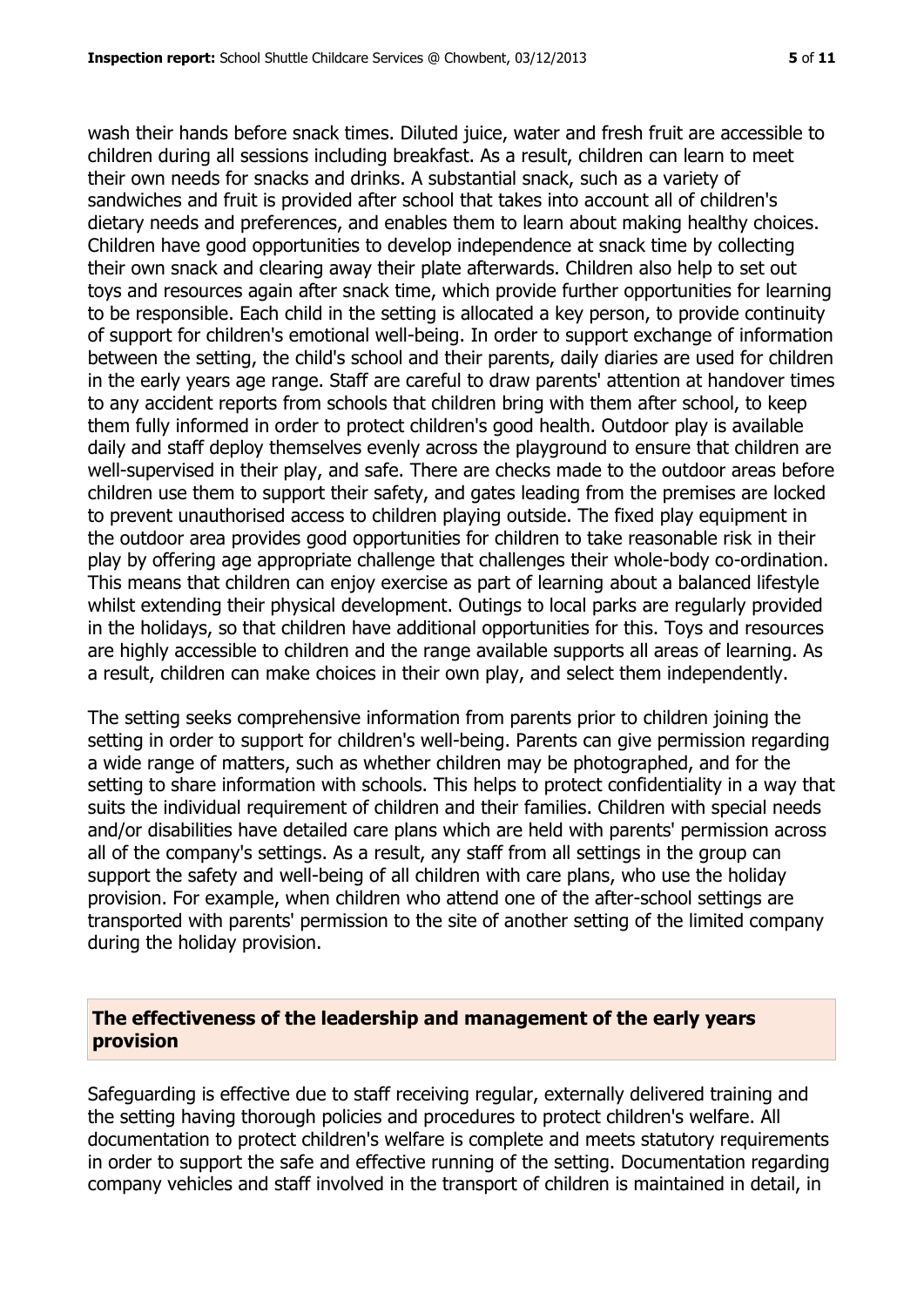order to make sure that staff continue to be suitable to drive children between settings. There are thorough risk assessments for the premises and there also are procedures in place to make effective risk assessments for any outings. As a result, children can safely participate in activities on and off the premises, locally and further afield, during both the holiday provision and the wraparound sessions. Daily checks are also made of the premises to ensure that they are safe and fit for purpose. Care is taken to ensure that children are always in the presence of at least one paediatric first-aid trained member of staff, on and off the premises, and that a first aid kit is always available. This includes when taking or collecting children from schools, as all seven staff have a valid paediatric first aid qualification. Consequently, any first aid emergencies can be dealt with correctly in order to protect children's well-being. Accident forms are completed and regularly reviewed to help minimise risks to children. Correct staff ratios or better are maintained at all times, to help support children's safety, learning and play.

Recruitment procedures are comprehensive in order to ensure that staff are suitable to care for children. For example, three references are taken up for prospective employees, including their most recent employer and candidates attend several interviews to determine their knowledge, understanding and attitudes to working with children. New staff are supported by effective induction, including frequent meetings with the manager to discuss their progress and next steps in development. This means that children's wellbeing and progress is supported because new staff have strong guidance regarding the standards of practice expected from them. An ongoing programme of meetings for staff and managers within the setting and between other School Shuttle setting managers provides opportunities for good practice to be shared. This also supports staff to make contributions to the evaluation of the setting, in order to bring about continuous improvement. Performance management is effective at ensuring staff and managers provide a good standard of care and learning opportunities for children, due to the organisation of regular supervisory meetings. Unqualified staff are all working for relevant qualifications at level 2 or higher, as professional development is encouraged, in order to better support children's care and learning.

Self-evaluation is purposeful and covers all areas of practice, using the Ofsted selfevaluation tool. As a result, the capacity for continuous improvement is good, because self-evaluation is well embedded in the setting. Monitoring is in place for the recordkeeping regarding planning and observation for individual children's learning. Staff demonstrate a good knowledge and understanding of the needs of children in their key groups in order to support their progress. As a result, children participate in activities that complement their learning in school and that meet their needs. The setting is continuing to establish partnerships with schools, to exchange information about children's progress, so that both can work together to help children learn and develop. Overall, the leadership and management of the setting is well-organised in its approach to continually developing quality of provision.

# **The Childcare Register**

The requirements for the compulsory part of the Childcare Register are **Met**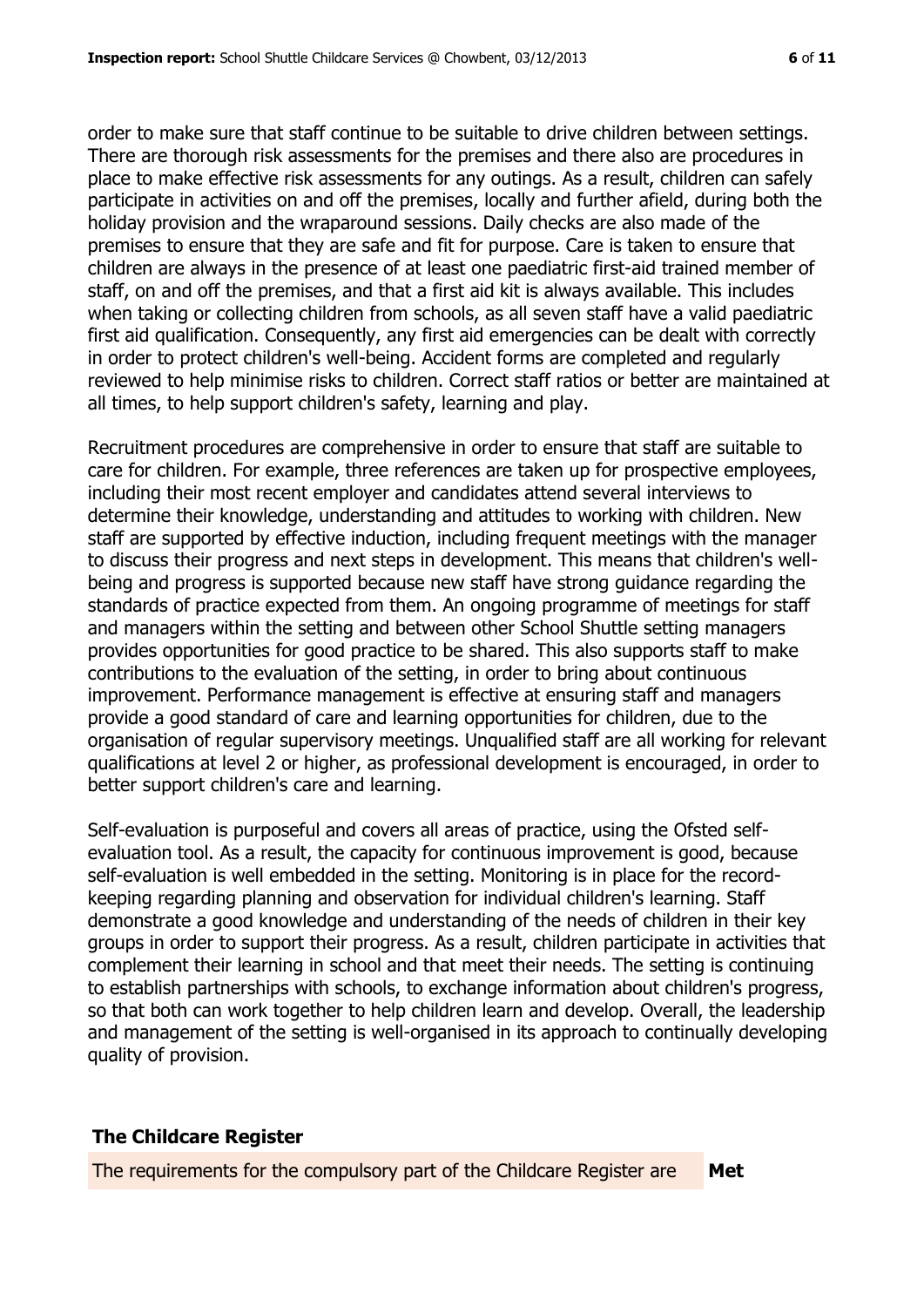The requirements for the voluntary part of the Childcare Register are **Met**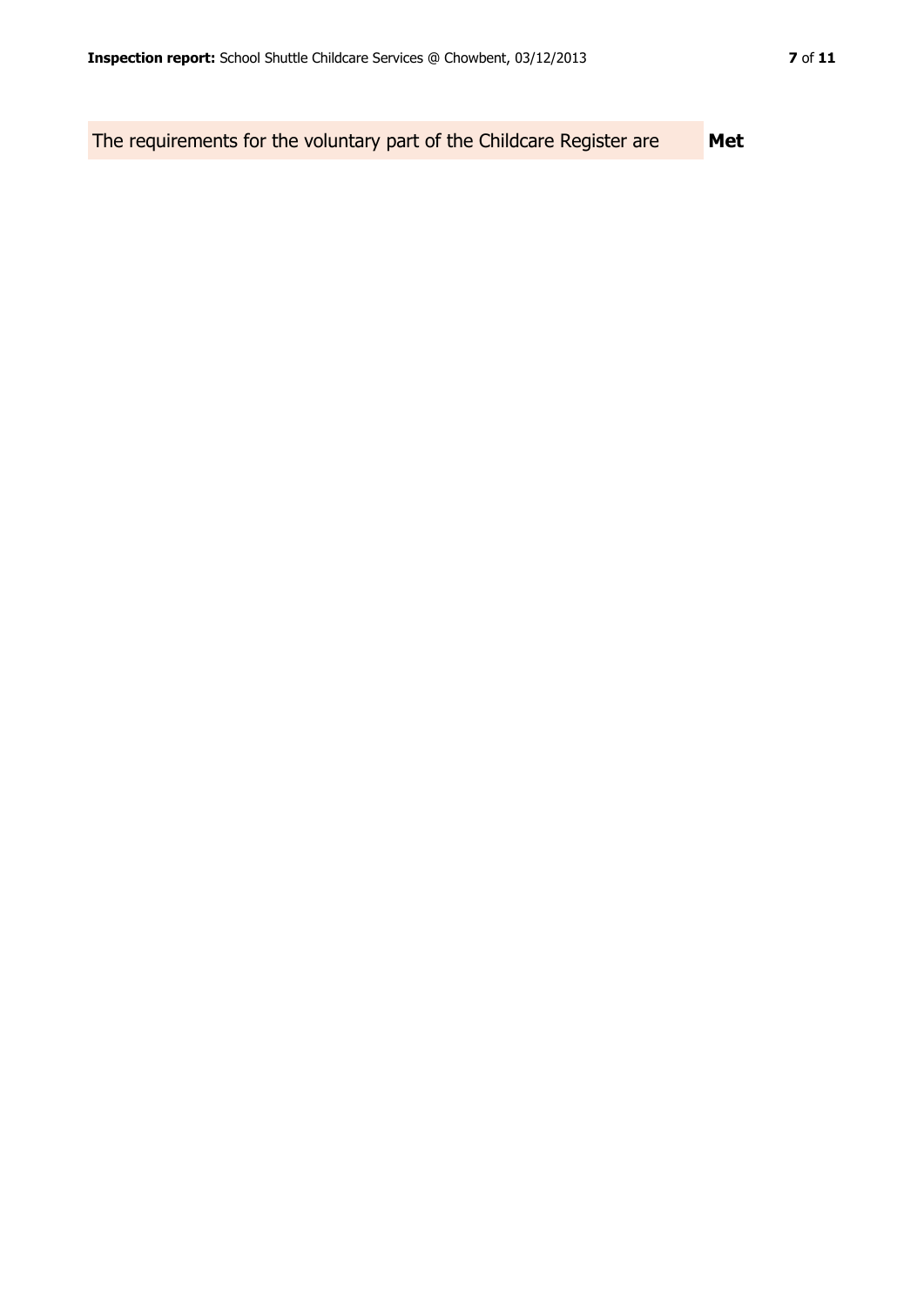# **What inspection judgements mean**

# **Registered early years provision**

| <b>Grade</b> | <b>Judgement</b>        | <b>Description</b>                                                                                                                                                                                                                                                                                                                                                                                |
|--------------|-------------------------|---------------------------------------------------------------------------------------------------------------------------------------------------------------------------------------------------------------------------------------------------------------------------------------------------------------------------------------------------------------------------------------------------|
| Grade 1      | Outstanding             | Outstanding provision is highly effective in meeting the needs<br>of all children exceptionally well. This ensures that children are<br>very well prepared for the next stage of their learning.                                                                                                                                                                                                  |
| Grade 2      | Good                    | Good provision is effective in delivering provision that meets<br>the needs of all children well. This ensures children are ready<br>for the next stage of their learning.                                                                                                                                                                                                                        |
| Grade 3      | Requires<br>improvement | The provision is not giving children a good standard of early<br>years education and/or there are minor breaches of the<br>safeguarding and welfare requirements of the Early Years<br>Foundation Stage. It will be monitored and inspected within<br>twelve months of the date of this inspection.                                                                                               |
| Grade 4      | Inadequate              | Provision that is inadequate requires significant improvement<br>and/or enforcement action. The provision is failing to give<br>children an acceptable standard of early years education and/or<br>is not meeting the safeguarding and welfare requirements of<br>the Early Years Foundation Stage. It will be monitored and<br>inspected again within six months of the date of this inspection. |
| Met          |                         | The provision has no children on roll. The inspection judgement<br>is that the provider continues to meet the requirements for<br>registration.                                                                                                                                                                                                                                                   |
| Not met      |                         | The provision has no children on roll. The inspection judgement<br>is that the provider does not meet the requirements for<br>registration.                                                                                                                                                                                                                                                       |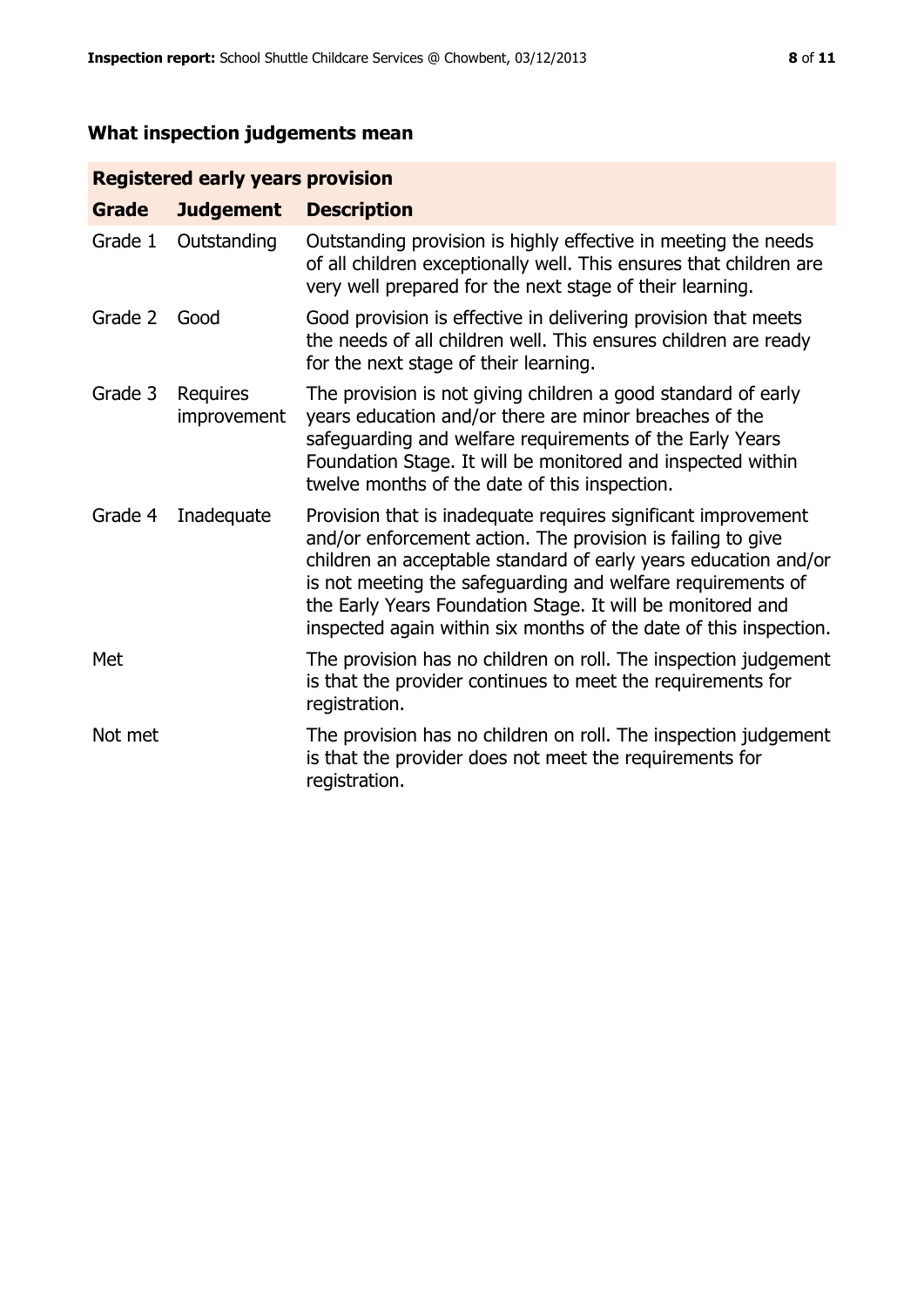#### **Inspection**

This inspection was carried out by Ofsted under sections 49 and 50 of the Childcare Act 2006 on the quality and standards of provision that is registered on the Early Years Register. The registered person must ensure that this provision complies with the statutory framework for children's learning, development and care, known as the Early Years Foundation Stage.

# **Setting details**

| Unique reference number       | EY465270                              |
|-------------------------------|---------------------------------------|
| <b>Local authority</b>        | Wigan                                 |
| <b>Inspection number</b>      | 945610                                |
| <b>Type of provision</b>      | Out of school provision               |
| <b>Registration category</b>  | Childcare - Non-Domestic              |
| Age range of children         | $0 - 17$                              |
| <b>Total number of places</b> | 60                                    |
| Number of children on roll    | 84                                    |
| <b>Name of provider</b>       | School Shuttle Childcare Services Ltd |
| Date of previous inspection   | not applicable                        |
| <b>Telephone number</b>       | 07967482419                           |

Any complaints about the inspection or the report should be made following the procedures set out in the guidance *'Complaints procedure: raising concerns and making complaints* about Ofsted', which is available from Ofsted's website: www.ofsted.gov.uk. If you would like Ofsted to send you a copy of the guidance, please telephone 0300 123 4234, or email enquiries@ofsted.gov.uk.

# **Type of provision**

For the purposes of this inspection the following definitions apply:

Full-time provision is that which operates for more than three hours. These are usually known as nurseries, nursery schools and pre-schools and must deliver the Early Years Foundation Stage. They are registered on the Early Years Register and pay the higher fee for registration.

Sessional provision operates for more than two hours but does not exceed three hours in any one day. These are usually known as pre-schools, kindergartens or nursery schools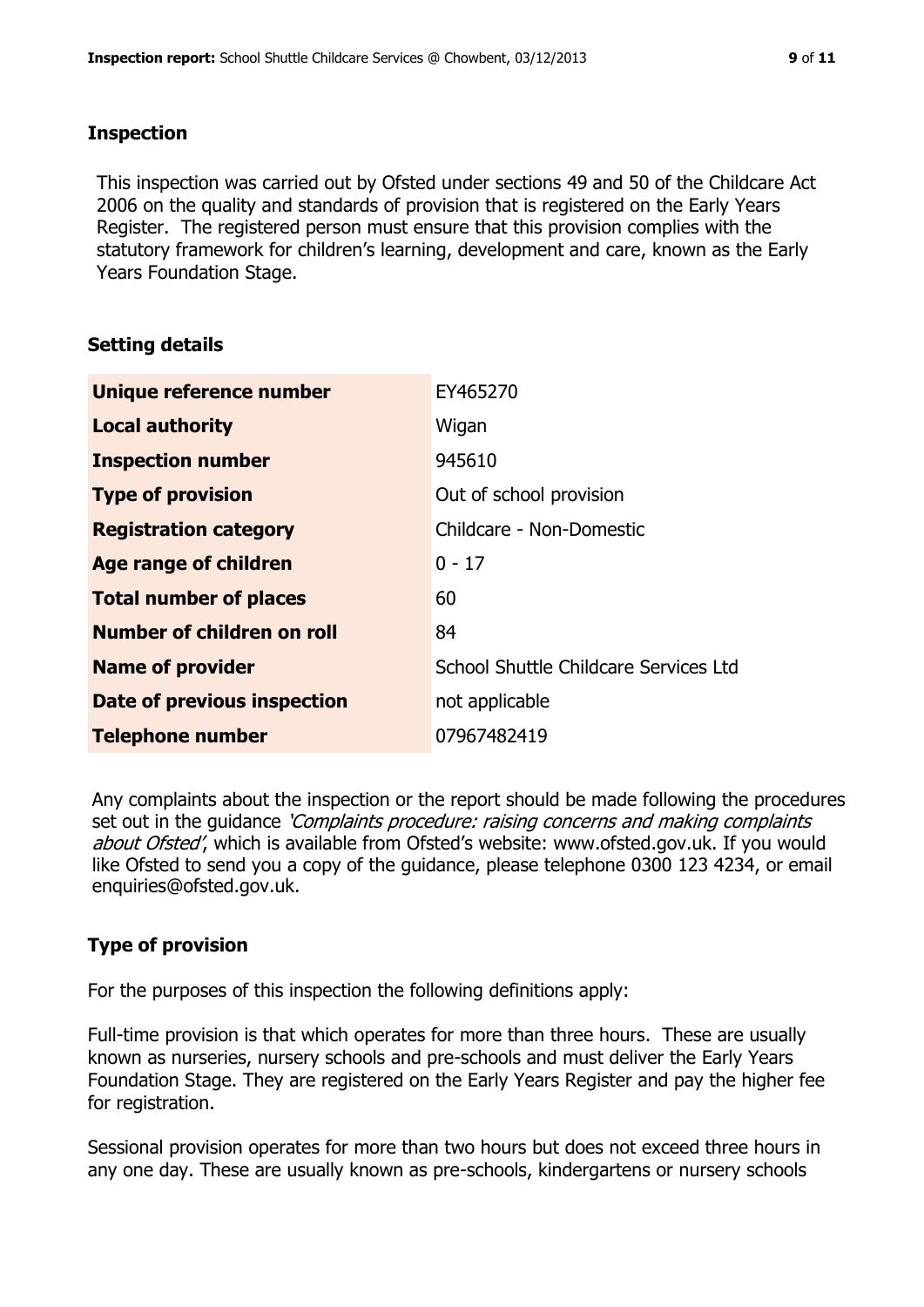and must deliver the Early Years Foundation Stage. They are registered on the Early Years Register and pay the lower fee for registration.

Childminders care for one or more children where individual children attend for a period of more than two hours in any one day. They operate from domestic premises, which are usually the childminder's own home. They are registered on the Early Years Register and must deliver the Early Years Foundation Stage.

Out of school provision may be sessional or full-time provision and is delivered before or after school and/or in the summer holidays. They are registered on the Early Years Register and must deliver the Early Years Foundation Stage. Where children receive their Early Years Foundation Stage in school these providers do not have to deliver the learning and development requirements in full but should complement the experiences children receive in school.